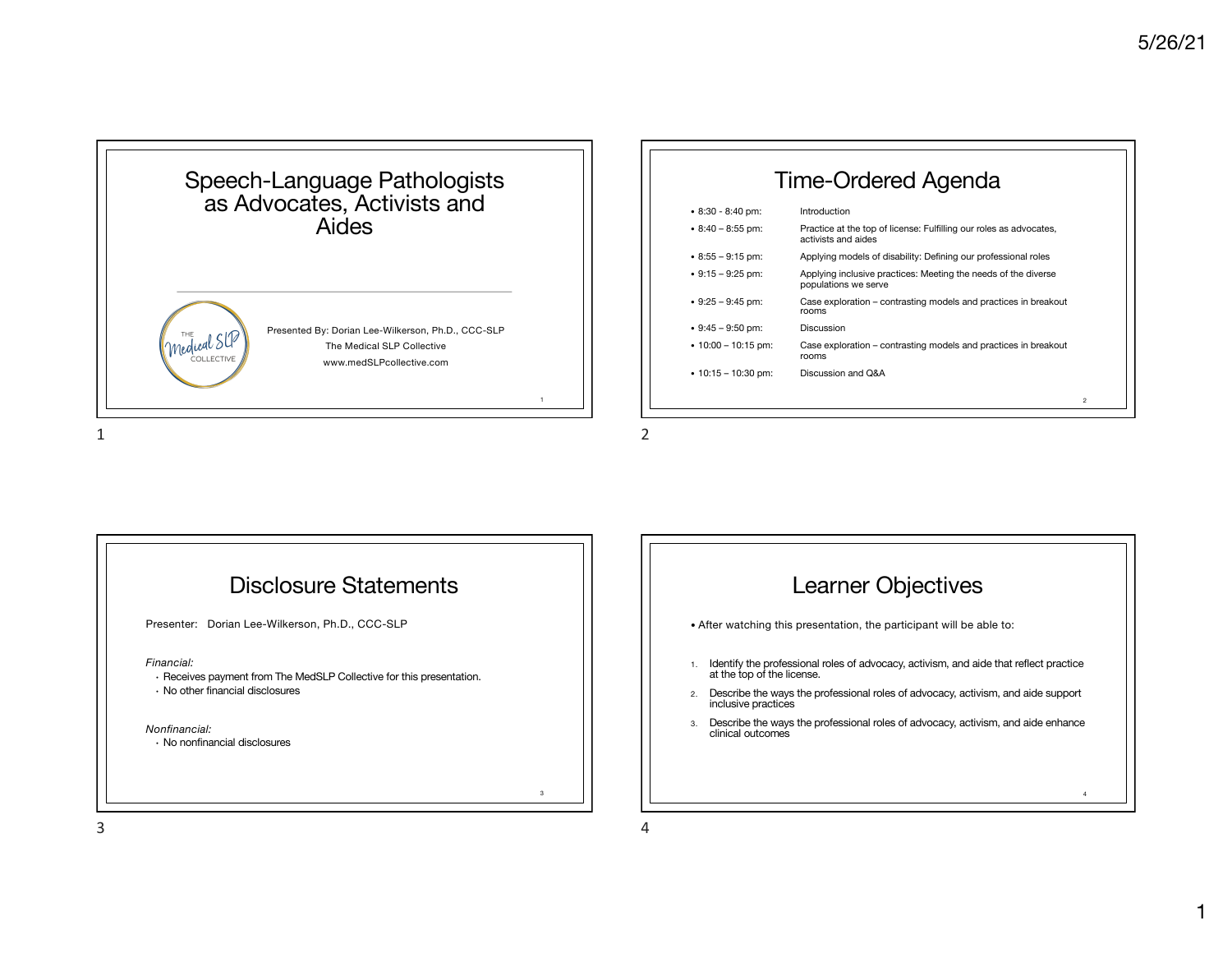

5



**Sources** • To ensure that this presentation is up-to-date, information was collected from the sources cited in December, 2017. • Therapy ideas and treatment suggestions were created by Dorian Lee-Wilkerson using the evidence presented here along with their clinical experience and expertise. •Hampton University administrator

5

7

6

8

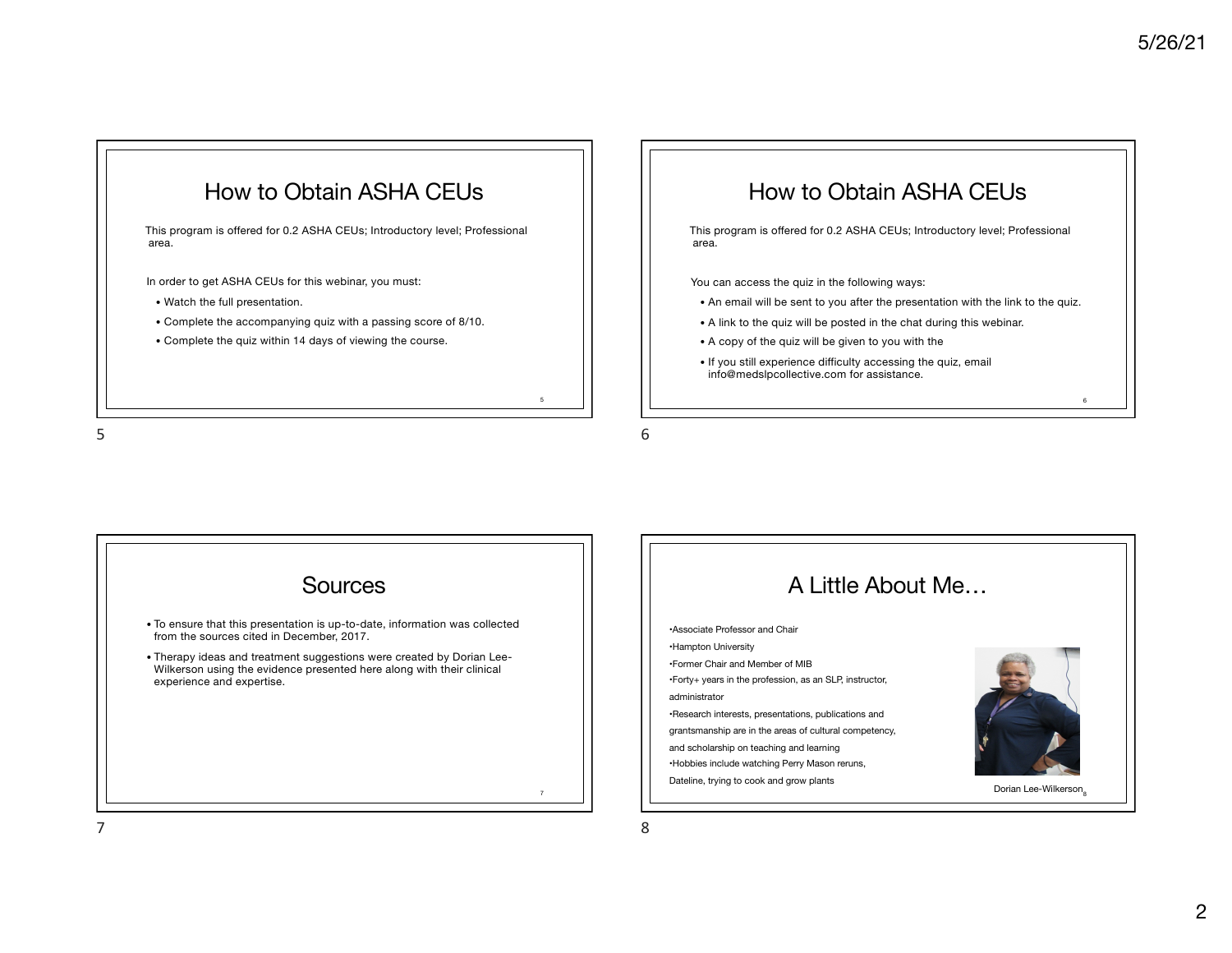

- **1. Identify the professional roles of advocacy, activism, and serving as aide that reflect practice at the top of the license (TOL).**
- 2. Describe the ways the professional roles of advocacy, activism, and aide support inclusive practices
- 3. Describe the ways the professional roles of advocacy, activism, and aide enhance clinical outcomes

### Practicing at the Top of the License

- Assessing individuals
- Providing skilled intervention demonstrating the value of our clinical services to payers.
- Consulting with colleagues regarding functional goals and treatment options
- Supervising support personnel, students, and clinical fellows
- Providing education or professional development on challenging and emerging practice strategies
- Actively engaging clients and their families to promote self-management
- Being an advocate, an activist, AND an aide.

Sources: ASHA Service Delivery Resources. Retrieved from https://www.asha.org/practice/service-delivery-resources: McNeilly, L. (2018)<br>Why We Need to Practice at the Top of the License, https://leader.pubs.asha.org/doi/10. 10

9





12

10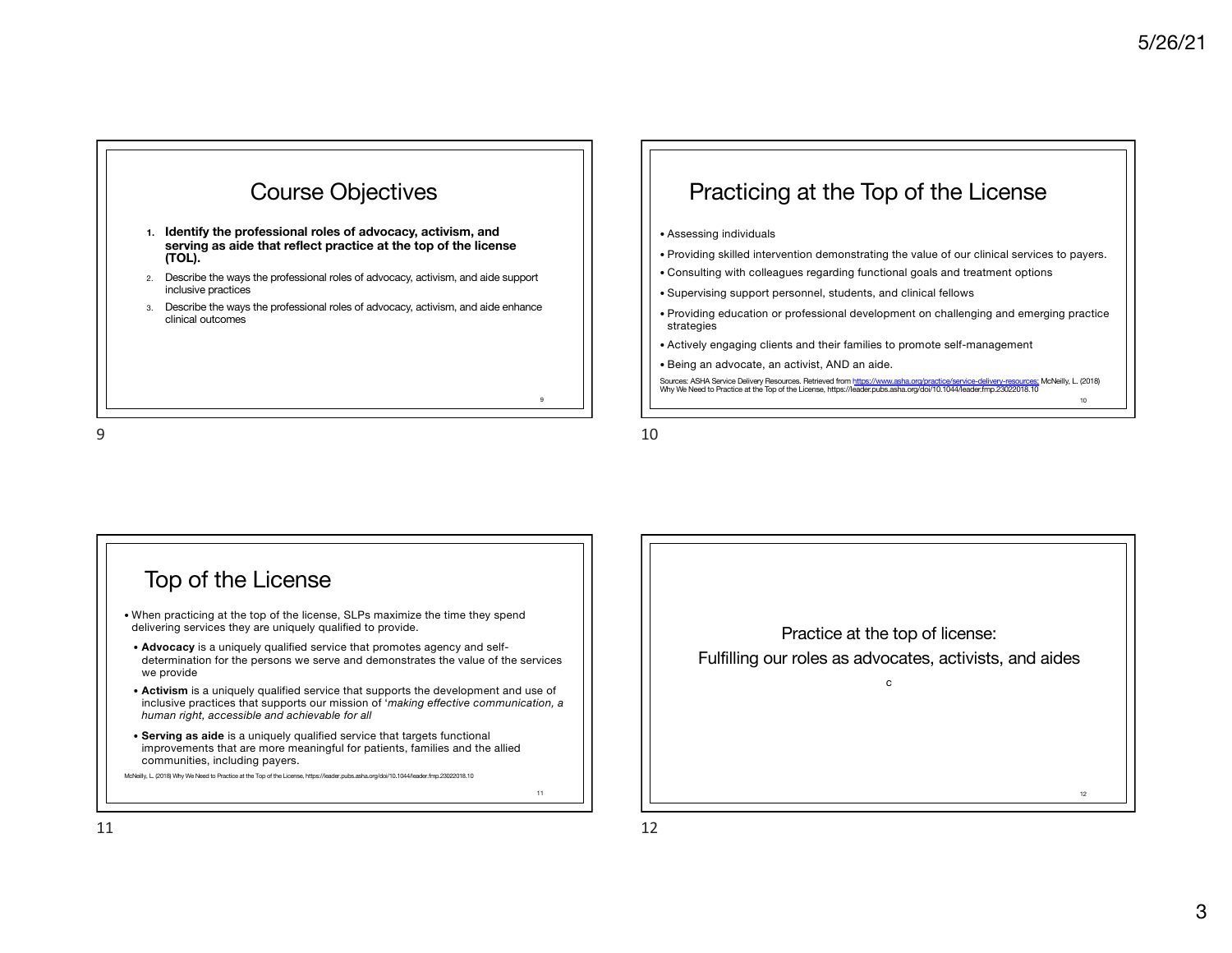| <b>Professional Practice Domains</b> | <b>Clinical Service Delivery Domains</b>    |
|--------------------------------------|---------------------------------------------|
| Advocacy and Outreach                | Collaboration                               |
| Supervision                          | Counseling                                  |
| Education                            | <b>Prevention and Wellness</b>              |
| Administration and Leadership        | Screening                                   |
| Research                             | Assessment                                  |
|                                      | Treatment                                   |
|                                      | Modalities, Technology, and Instrumentation |
|                                      | Populations and Systems                     |



16



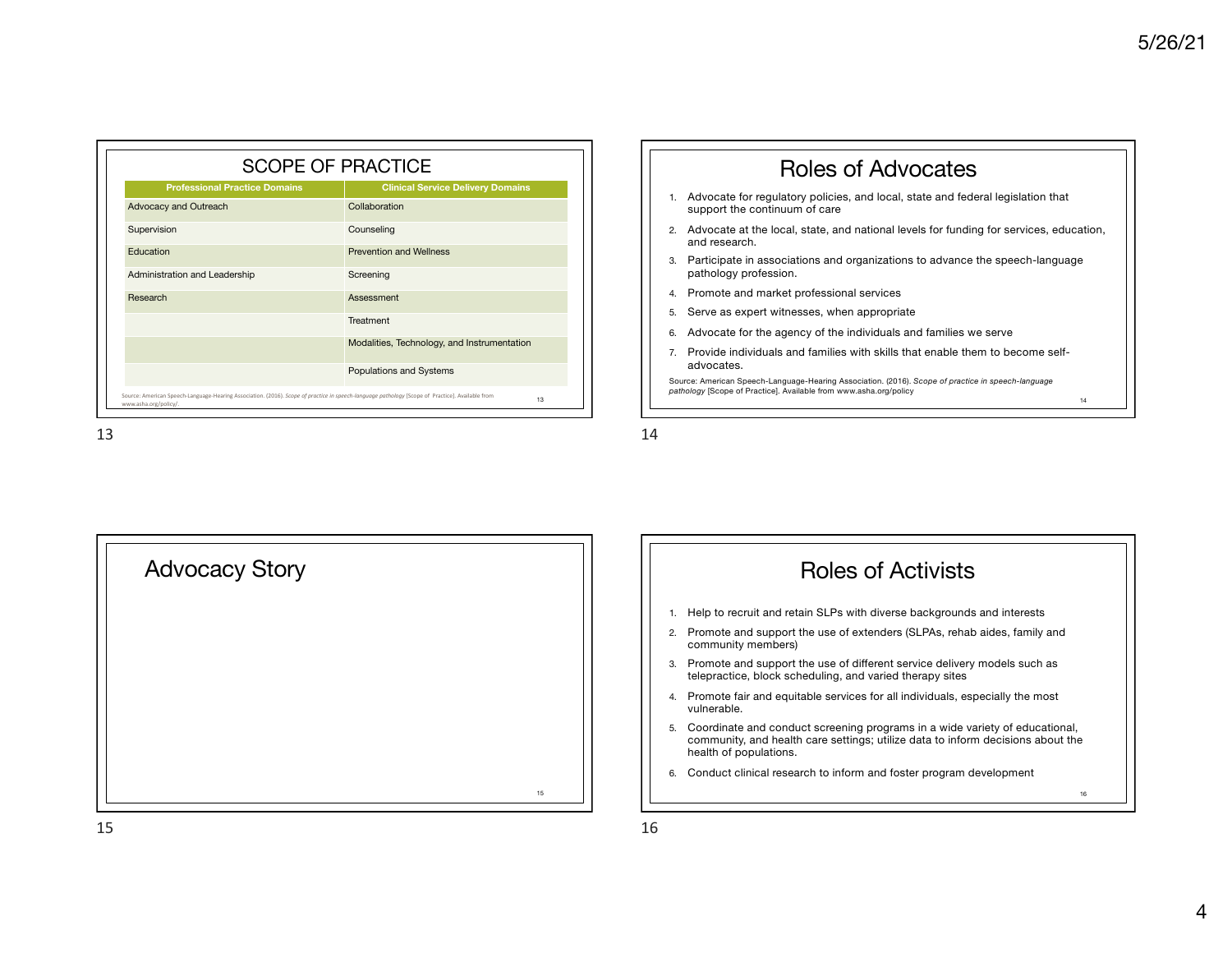





Guidelines are needed for making advocacy, activism, and serving as aid, integral and complimentary to our other work.

Source: Donaldson, et. al. (2017) Mirror, mirror on the wall: Reflections on speech-language pathologists' image as advocates, activists, and aides, *Psychology in the Schools*, 54, 1285-1293

20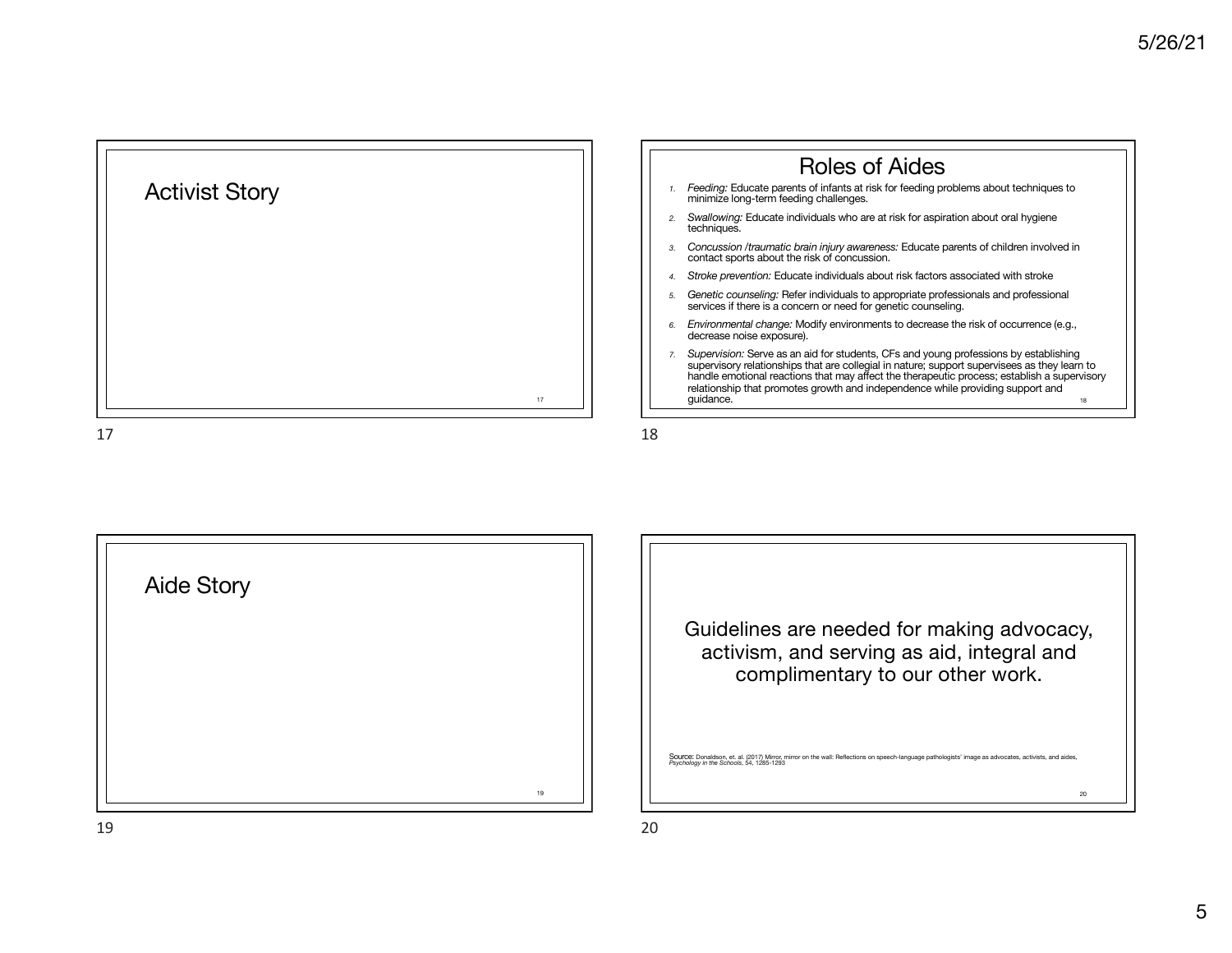

# Advocacy, Activism and Serving as Aide Ways advocacy, activism and serving as aid support inclusive practices: Meeting the needs of the diverse populations we serve by applying different models of disability. 22 22

21

**The medical model** is used to determine the etiology of the disability and identify effective interventions to eliminate symptoms (Areheart, 2008; Holmer Nadesan, 2013). Shyman (2016) suggests that within the medical model, "the locus of the disability itself lies within the person" (p. 368).

The **social model** frames disability as the relationship between an individual's challenges or impairment and a society that isolates and impedes their full access and participation. Within a social model the aim is personal acceptance of impairment, while eliminating social barriers and changing discriminatory social mechanisms to create opportunities and equity for disabled individuals within society (Thomas, 2010).

24

23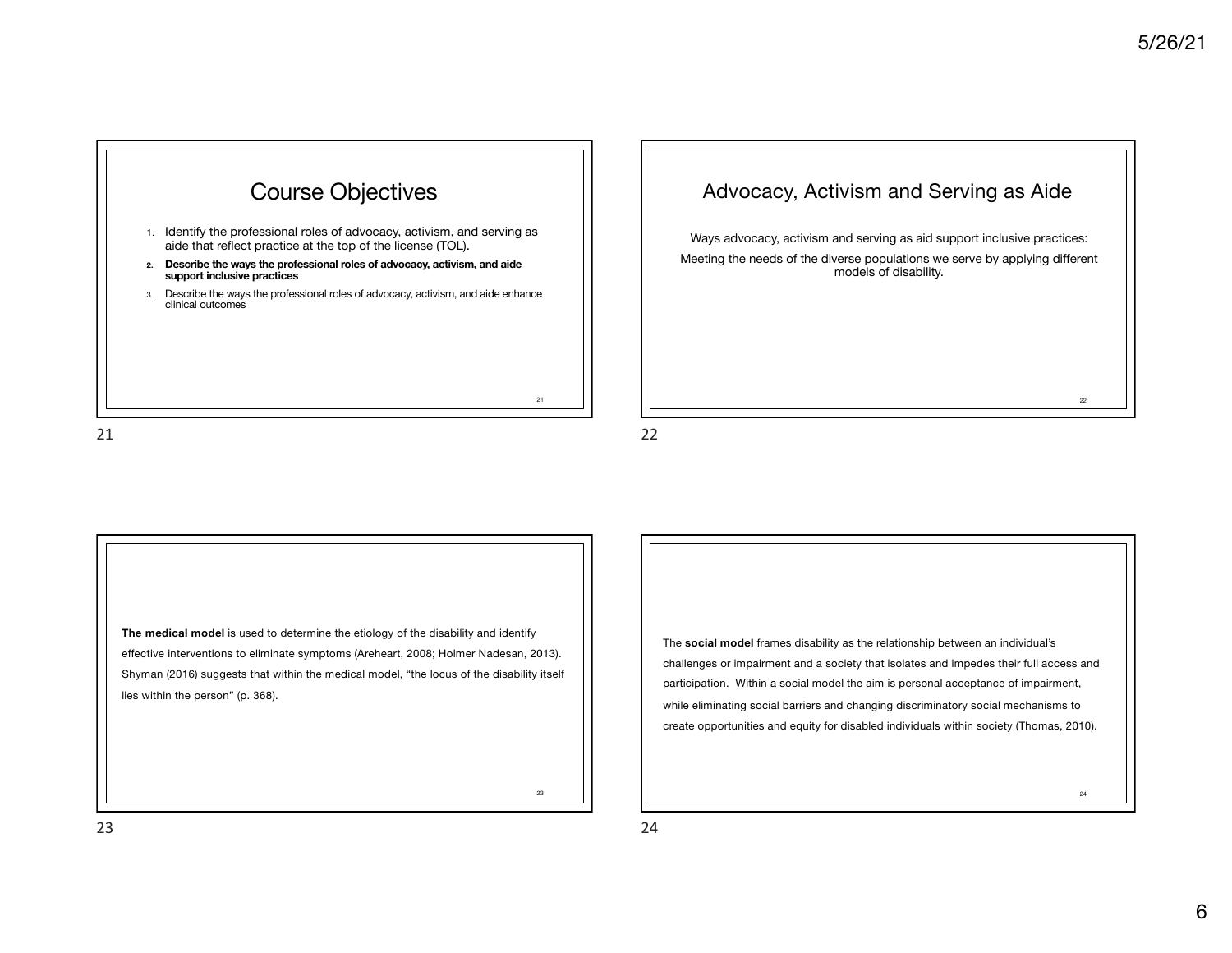

| Defining our Professional Roles                                                                   |                                                 |  |  |  |  |
|---------------------------------------------------------------------------------------------------|-------------------------------------------------|--|--|--|--|
| <b>Medical Model</b>                                                                              | <b>Social Model</b>                             |  |  |  |  |
| Differential diagnoses                                                                            | Differential diagnoses                          |  |  |  |  |
| Prognosis                                                                                         | Level of personal acceptance                    |  |  |  |  |
| <b>Treatment Planning</b>                                                                         | Physical barriers to activity and participation |  |  |  |  |
| Evaluation of short term clinical outcomes (body<br>structure, activity and participation levels) | Social barriers to activity and participation   |  |  |  |  |
| Evaluation of long term clinical outcomes (body<br>structure, activity and participation levels)  | Performance opportunities                       |  |  |  |  |
| Advocacy: lobby for legislation, regulations and<br>funding                                       | Advocacy: promote inclusion                     |  |  |  |  |
| Activism: work to minimize impact of disability                                                   | Activism: Support acceptance                    |  |  |  |  |
| Aide: develop ways to ensure attainment of clinical<br>outcomes                                   | Aide: Support diversity<br>26                   |  |  |  |  |

### Inclusive Practices

Evidence-based practice requires incorporation of individual/family values and beliefs in assessment and intervention. Understanding their views of disability is paramount to ethical service provision and EBP (Dollaghan, 2007), and supports inclusive practices.

| Consider our past and current practices and what underlies, underscores, and |  |
|------------------------------------------------------------------------------|--|
| undermines our use of inclusive practices                                    |  |
| The language we use<br>$\bullet$<br>Our views of disability<br>$\bullet$     |  |
|                                                                              |  |

28

27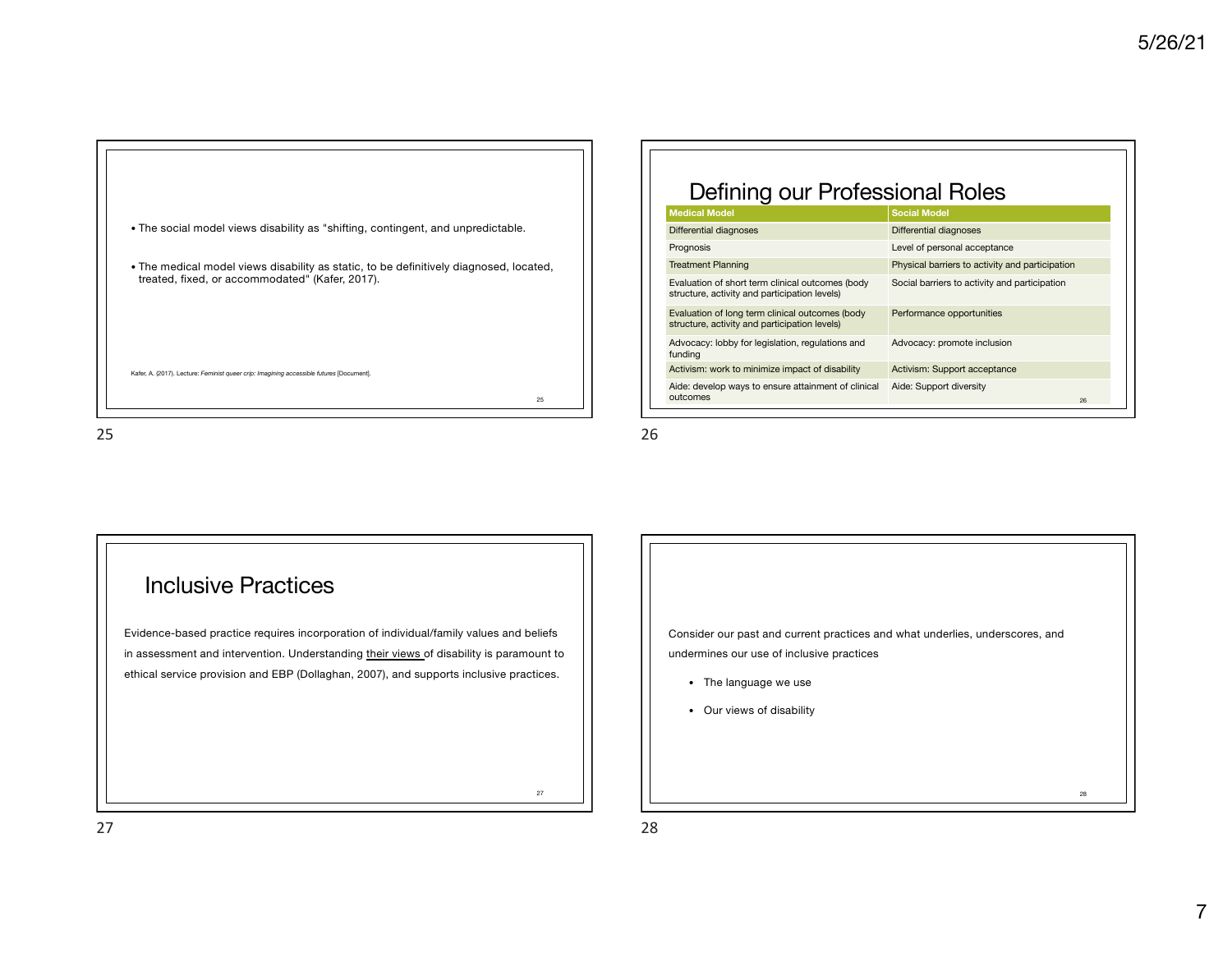



30

31

• Shifting current views of disability from a focus on a medical problem to a strengthsbased approach would support the use of inclusive practices. It directs us to reflect on the individual's cultural needs.

Donaldson, et. al. (2017) Mirror, mirror on the wall: Reflections on speech-language pathologists' image as advocates, activists, and aides, *Psychology in the Schools*, 54, 1285-1293

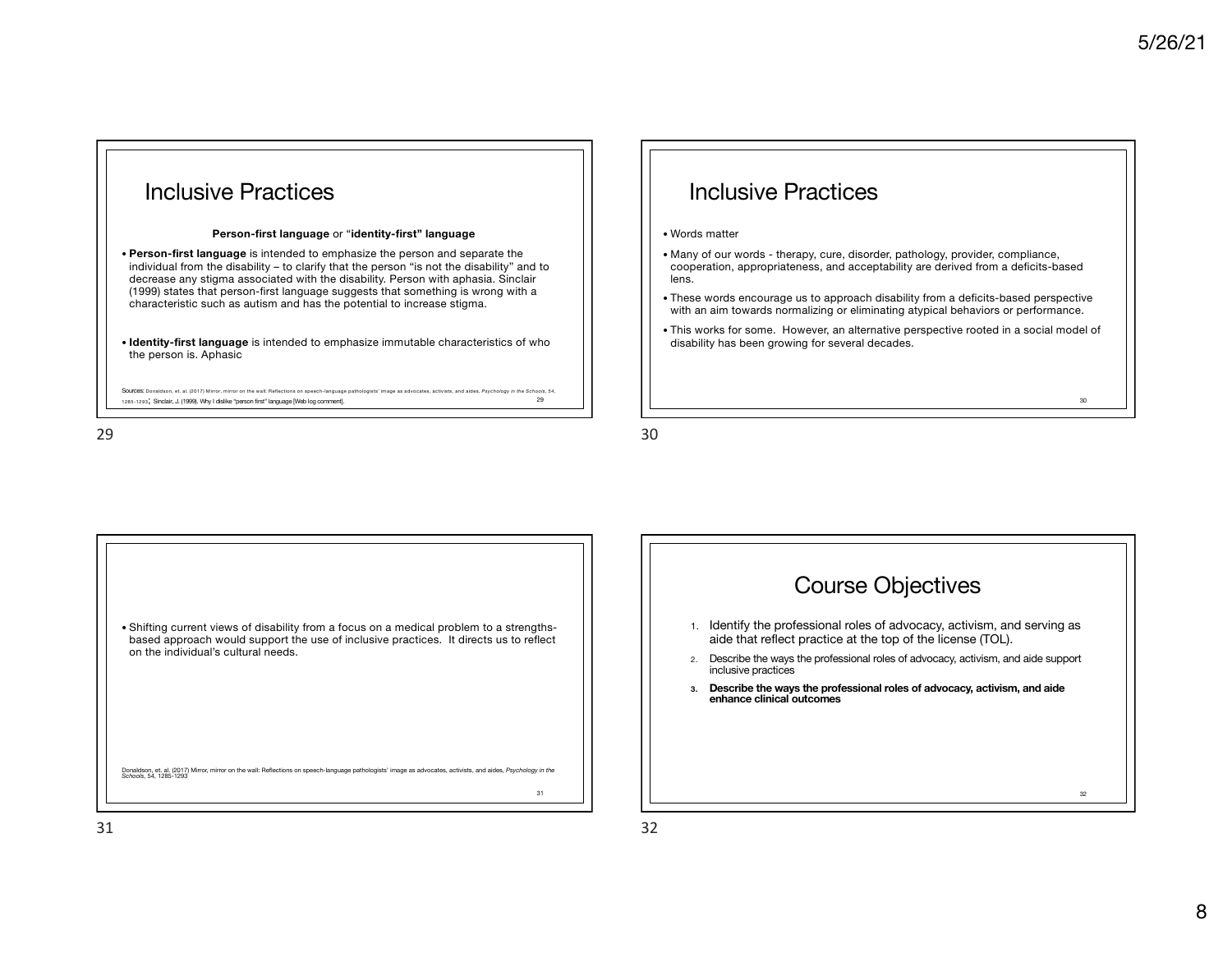

Donaldson, et. al. (2017) Mirror, mirror on the wall: Reflections on speech-language pathologists' image as advocates, activists, and aides, *Psychology in the Schools*, 54, 1285-1293 33

#### Advocacy, Activism and Serving as Aide Enhancing Clinical Outcomes

• Our advocacy, activism, and serving as aide to enhance clinical outcomes is also shaped by our views of ability and disability.

34